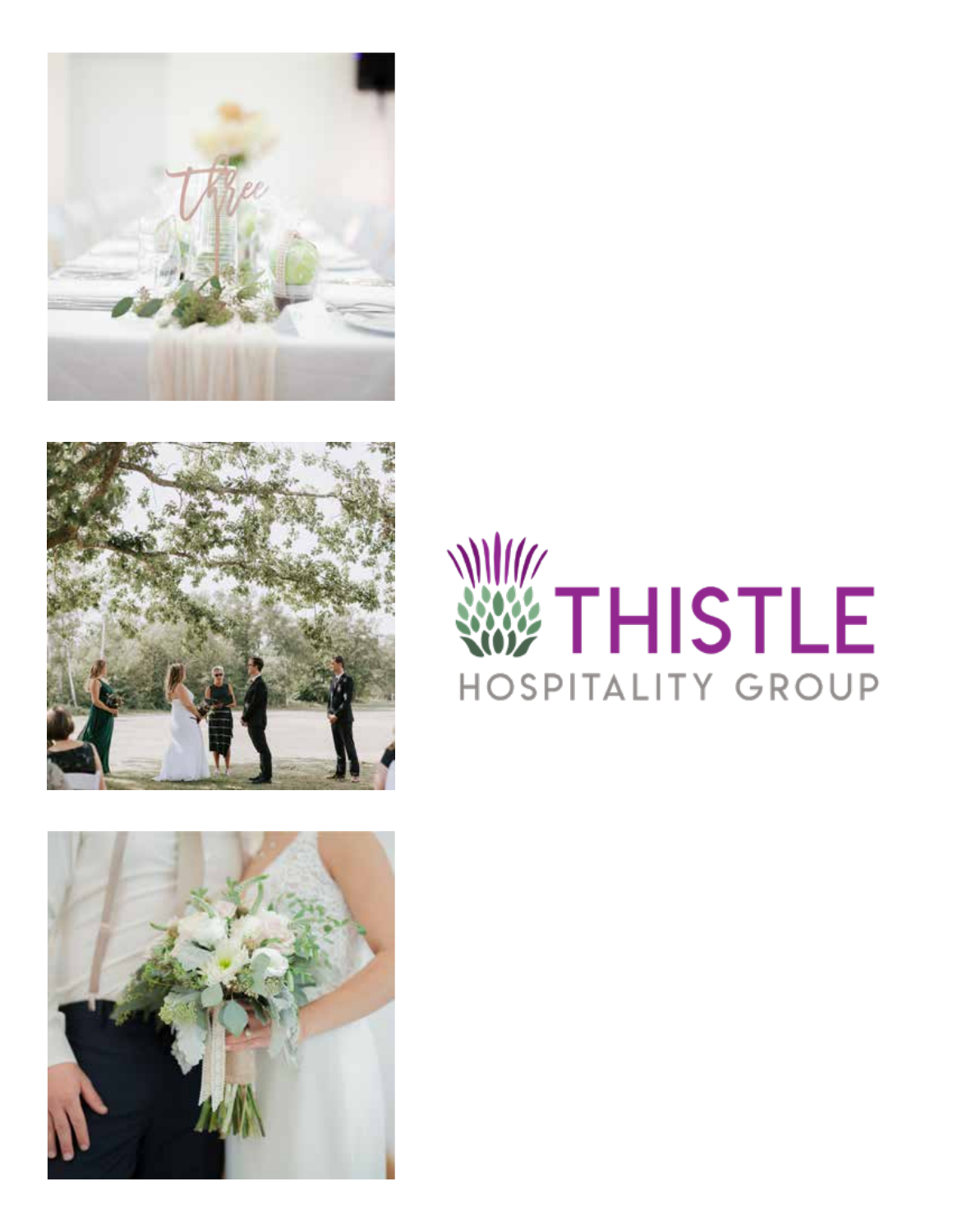## OUR VENUE

YOU'LL FIND YOURSELF SURROUNDED BY NATURE AT THE FORT VIEW GOLF COURSE WITH BREATH-TAKiNG ViSTAS OF THE ANNAPOLiS RiVER AND NORTH MOUNTAiN BEYOND,

WiTH A VARiETY OF iNDOOR AND OUTDOOR SPACES, YOUR WEDDiNG WiLL BE AS UNiQUE AS YOU AND AS UNFORGETTABLE AS THE MEMORiES YOU'LL MAKE.

BiG OR SMALL, LAViSH OR iNTiMATE FOUNDERS HOUSE DiNiNG & DRiNKS AWARD-WiNNiNG CHEF CHRiS PYNE AND OUR TEAM OF DEDiCATED PROFESSiONALS WiLL WORK WiTH YOU ONE-ON-ONE TO REALiZE THE DAY OF YOUR DREAMS iN BEAUTiFUL NOVA SCOTiA.

## **CEREMONY**

WORK CLOSELY WiTH OUR GOLF COURSE MANAGMENT TEAM TO CHOOSE A UNiQUE SPACE FROM OUR 125 ACRE PROPERTY.

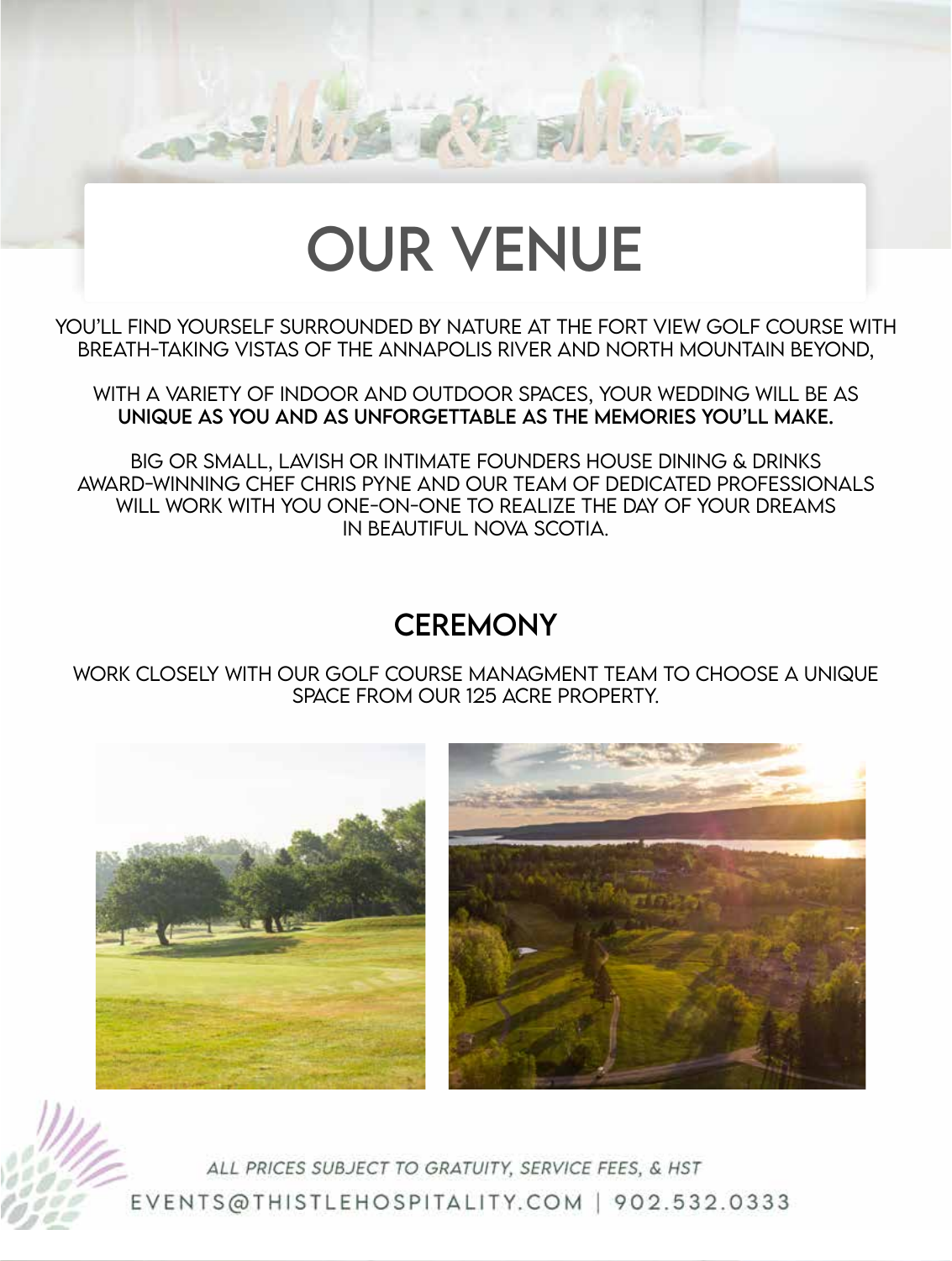## OUR VENUE

## PRiCiNG

| <b>THE TARTAN ROOM</b> | \$800  | 48 HOURS OF ACCESS TO THE<br>SPACE TO ACCOMMODATE<br><b>DECORATING.</b><br>COMPLETE SET UP OF TABLES,<br><b>CHAIRS, AND OTHER OPERA-</b><br><b>TIONAL RECEPTION NEEDS.</b><br><b>OUTDOOR SPACE FOR COCK-</b><br>TAIL HOUR.  |
|------------------------|--------|-----------------------------------------------------------------------------------------------------------------------------------------------------------------------------------------------------------------------------|
| THE DINING ROOM        | \$2500 | DAY-OF ACCESS TO THE SPACE<br><b>TO ACCOMMODATE</b><br>DECORATING.<br>COMPLETE SET UP OF TABLES,<br><b>CHAIRS, AND OTHER</b><br><b>OPERATIONAL RECEPTION</b><br>NEEDS.<br><b>OUTDOOR SPACE FOR</b><br><b>COCKTAIL HOUR.</b> |
| <b>CEREMONY SITE</b>   | \$400  | <b>COMPLETE SET UP OF CHAIRS</b><br>FOR CEREMONY.                                                                                                                                                                           |
|                        |        |                                                                                                                                                                                                                             |

TARTAN ROOM & CEREMONY SiTE

ALL PRICES SUBJECT TO GRATUITY, SERVICE FEES, & HST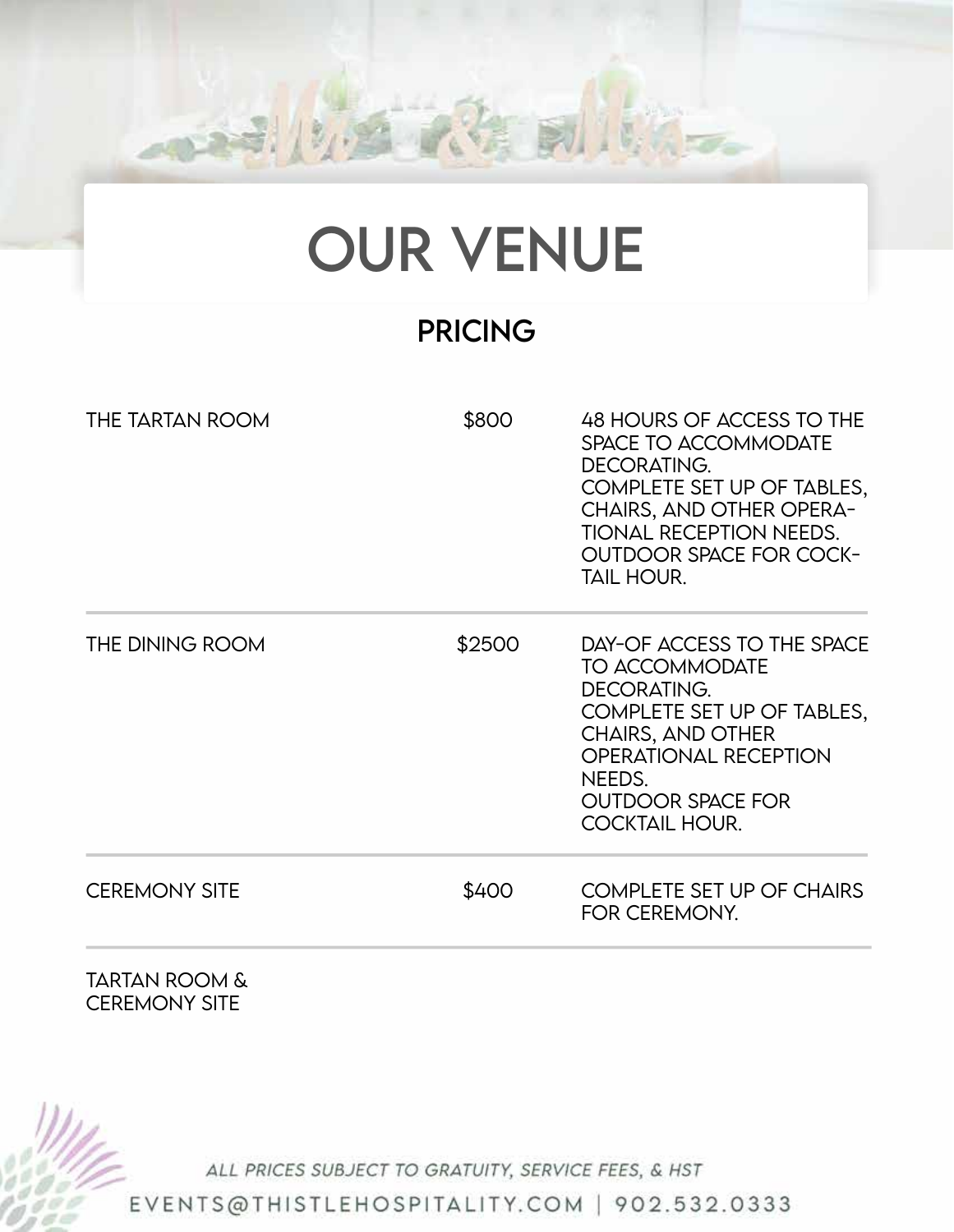## OUR FOOD

## CHEF CHRiS PYNE



<del>s</del>ounders HOUSE

ALL PRICES SUBJECT TO GRATUITY, SERVICE FEES, & HST EVENTS@THISTLEHOSPITALITY.COM | 902.532.0333

IT ALL STARTED WHEN CHRiS WAS FOURTEEN STANDiNG BEHiND THE LiNE FOR THE FiRST TiME WORKiNG FOR THE FAMiLY BUSiNESS…HE KNEW HE WAS GOiNG TO BE A CHEF ONE DAY AND HAS NEVER LOOKED BACK SiNCE.

CHRiS' FOCUS ON SEASONALiTY AND CREATiNG A CONNECTiON WiTH FOOD FROM FARM TO TABLE AS HE PLATES UP HiS VERSiON OF MODERN COMFORT CANADiAN CUiSiNE HAS WON FOUNDERS HOUSE DiNiNG & DRiNKS SEVERAL AWARDS AND ACCOLADES. IN ADDi-TiONN MENTiON THE RECOGNiTiON HE HAS RECEiVED AS AN UP AND COMiNG CHEF iN THE COUNTRY.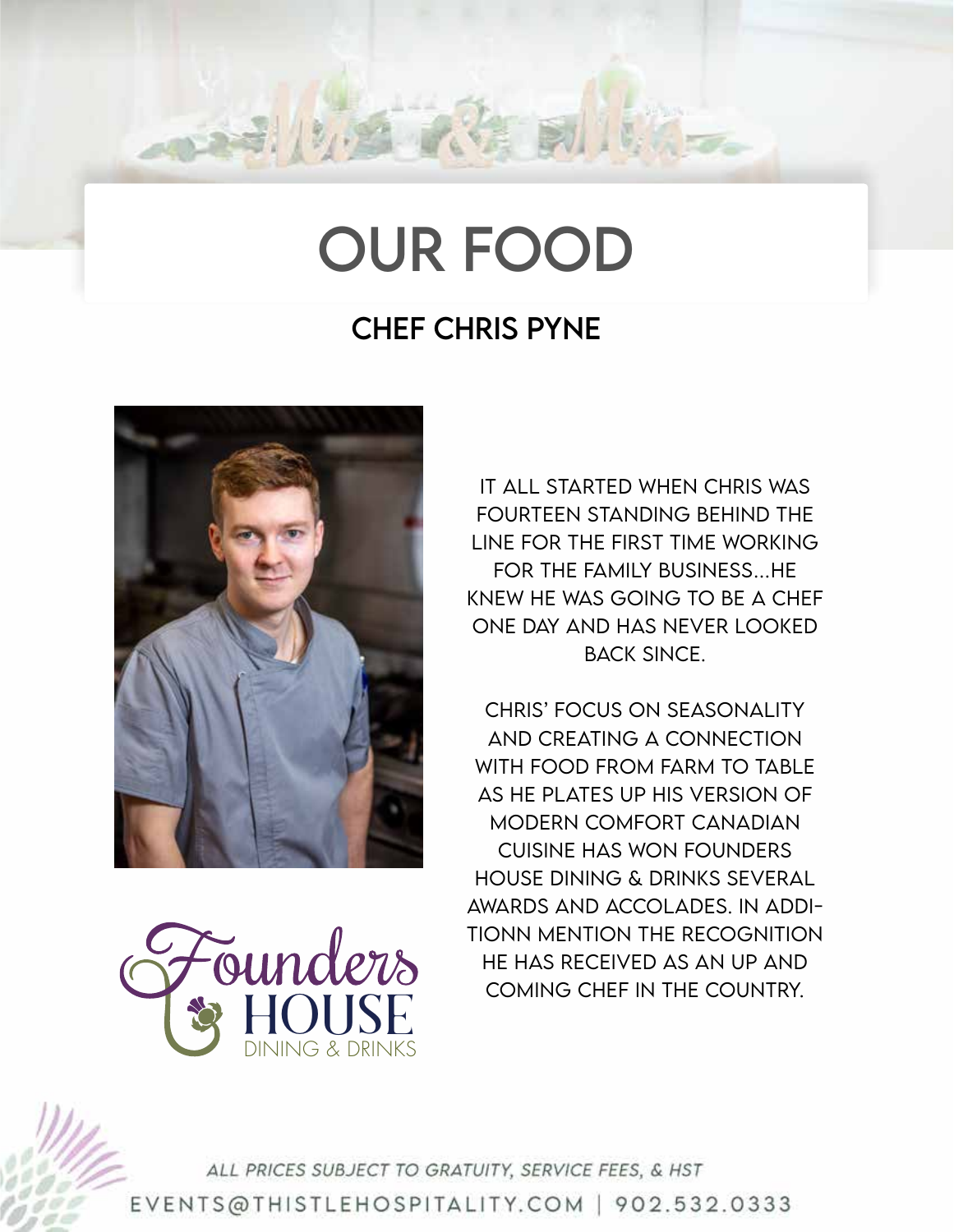## OUR FOOD

## **PACKAGES**

## THE ANNE

COCKTAiL HOUR 5 CANAPÉS 1 HOUR OPEN BAR

DiNNER 3-COURSE MENU WiTH BREAD SERViCE ½ BOTTLE OF WiNE PER GUEST

\$108 PER GUEST



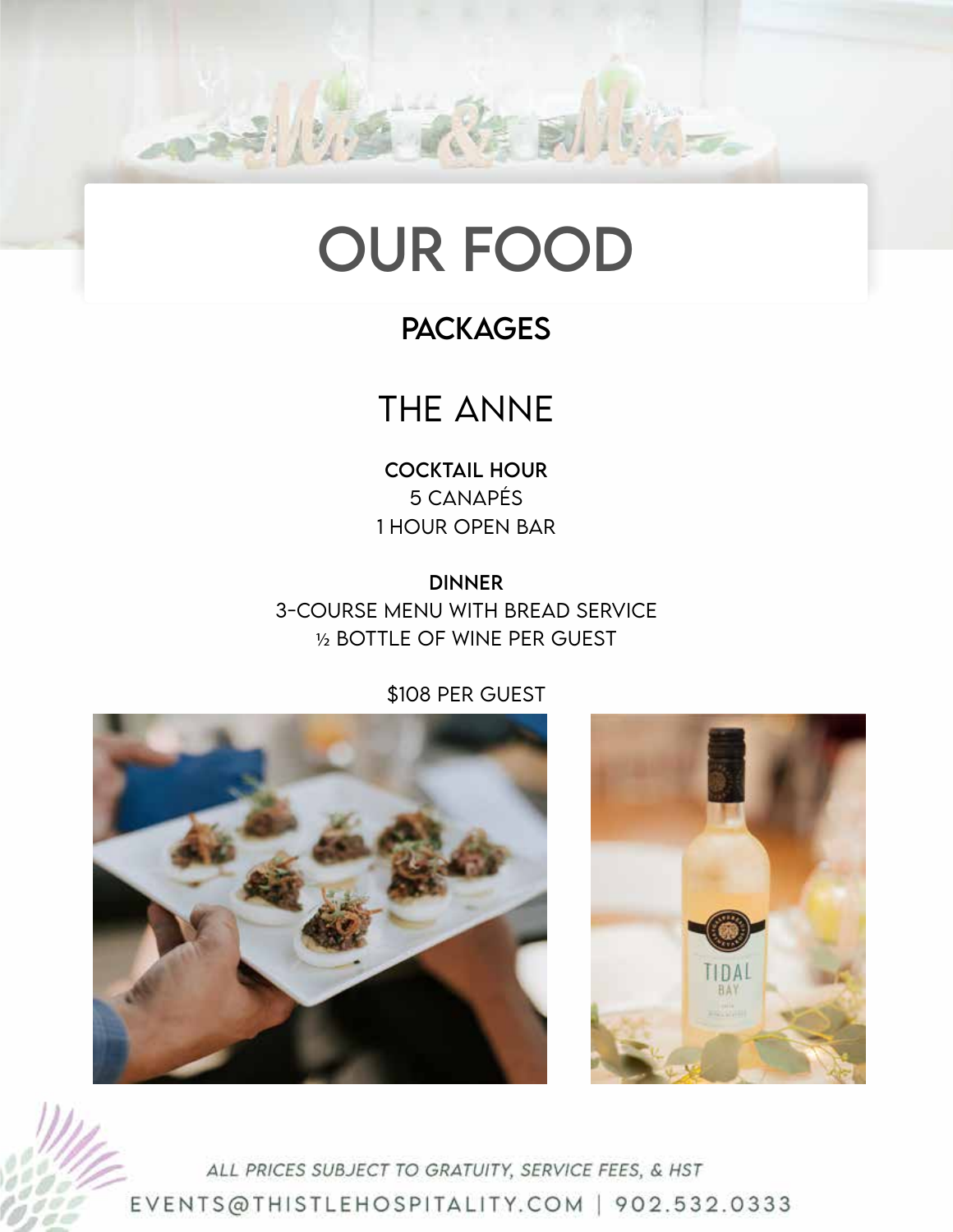## OUR FOOD

## **PACKAGES**

## THE ViCTORiA

**COCKTAIL** 5 CANAPÉS 1-HOUR OPEN BAR

DiNNER 4-COURSE MENU WiTH BREAD SERViCE ½ BOTTLE OF WiNE PER GUEST AFTER DiNNER OPEN BAR (3 HOURS)

#### \$150 PER GUEST



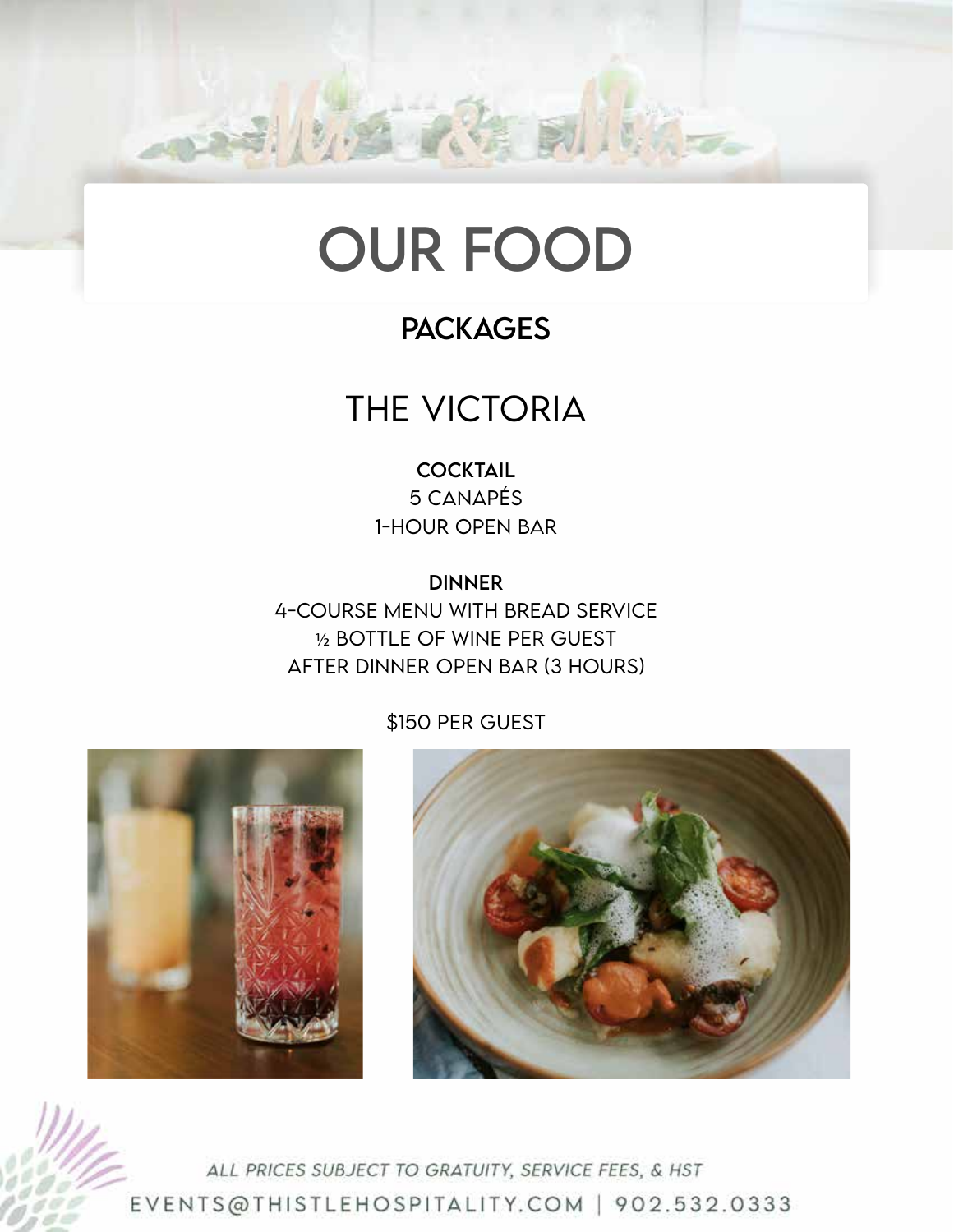

### **PACKAGES**

## THE ELiZABETH

**COCKTAIL** 

5 CANAPES OYSTER STATiON 1-HOUR OPEN BAR 1 GLASS OF NOVA SCOTiA SPARKLiNG

**DINNER** 

5-COURSE MENU WiTH BREAD SERViCE & WELCOMiNG AMUSE BOUCHE ½ BOTTLE OF WiNE PER GUEST AFTER DiNNER OPEN BAR



\$185 PER GUEST

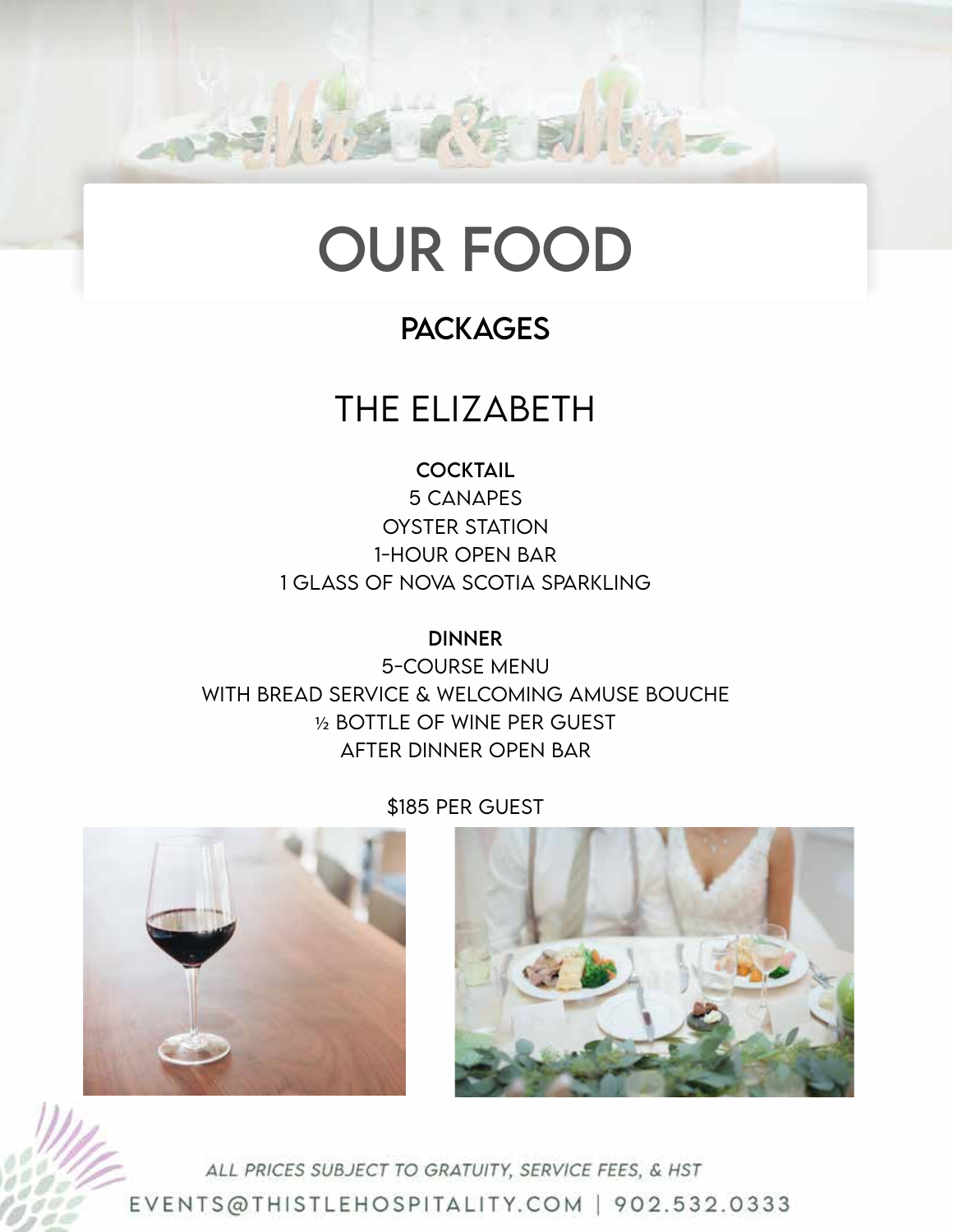

### **CANAPES**

SELECT 9 CANAPES | \$32 PER GUEST SELECT 12 CANAPES | \$39 PER GUEST

#### COLD

#### CHEESE & CHARCUTERiE BOARD

Selection of Artisan Cheeses and Cured Meats with house made preserves, fresh and dried fruit, crostini and crackers (Counts as 2 canapes) (NF)

#### VEGETABLE CRUDiTE BOARD

Selection of fresh vegetables with house made roasted garlic ranch and hummus (counts as 2) (GF)(NF)(DF)(V)

#### OPEN FACED CHiCKEN SALAD

Caramelized Onion & Mustard Mayo, Sissiboo Organics Sprouts, Pickled Zucchi- ni, Rosemary Focaccia (NF)

#### BRUSCHETTA & CHEESE

Fresh & Sundried Tomato, House Made Ricotta, Basil, Crostini (V)(NF)

#### SMOKED TROUT PATÉ

Dill Potato Chips & Chia Seed Crackers, Tomato Jam (GF)(DF)(NF)

"ViCHYSSOiSE" Potato Espuma, Crispy Leek, Grapefruit Chutney (GF)(V)(NF)

BEEF TARTARE Deviled Egg, Traditional Garnish (DF)(NF)(GF)

SELECT 5 CANAPES | \$20 PER GUEST SELECT 7 CANAPES | \$26 PER GUEST

#### HOT

#### MUSHROOMS ON TOAST

Dragons Breath Blue Cheese, Baguette, Truffle Honey, Arugula (V)(NF)

#### PROSCiUTTO WRAPPED DATES

Stuffed with Walnut, Old Growler Gouda, Drizzled with Balsamic Crema (GF)

#### 12HR CRiSPY PORK BELLY

Peanut Soy Glaze, Carrot, Ginger, Chili

#### **ARANCINI**

Smoked Tomato, Boursin (V)(NF)

#### BAKED OYSTERS

Smoked Bacon, Pickled Mustard Seed, Spinach, Hollandaise, Aged Cheddar (NF)(GF)

#### SAVOURY ASiAGO CUSTARD TART

Mushroom Duxelle, Fingerling Potato  $(NF)(V)$ 

#### PULLED PORK CROQUETTE

Aged Cheddar, Green Onion, Roasted Garlic Ranch (NF)

DUCK RiLLETE Crostini, Preserved Black Currant, Pickled Onions (DF)



*VEGETARiAN (V) - GLUTEN FREE (GF) = DAiRY FREE (DF) - NUT FREE (NF)*

ALL PRICES SUBJECT TO GRATUITY, SERVICE FEES, & HST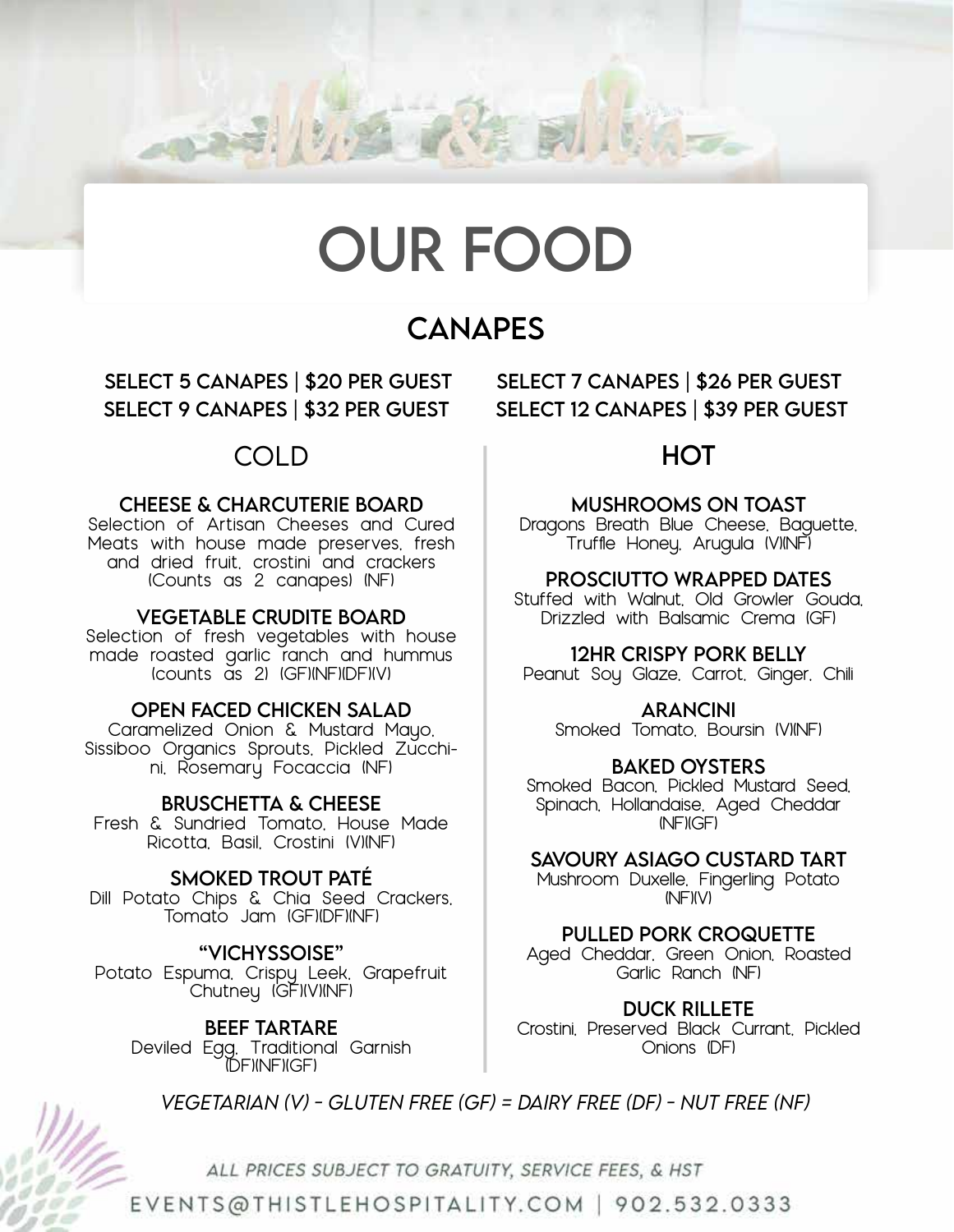

## **MENUS**

## THREE COURSE

WELCOMED WiTH FRESH BREAD SERVED WiTH HOUSE FLAVOURED BUTTER.

FiRST

CHEF'S CAESAR -OR- SEASONAL SALAD -OR- POTATO VELOUTE

**SECOND** 

SUSTAiNABLE BLUE SALMON DULSE HOLLANDAiSE, ROAST FiNGERLiNG POTATO, SEASONAL VEGETABLES

STRiPLOiN OF BEEF PEPPERCORN JUS, ROAST FiNGERLiNGS, SEASONAL VEGETABLES

STUFFED CHiCKEN BREAST SPiNACH & BOURSiN, PROSCiUTTO WRAPPED, BROWN BUTTER JUS, FiNGERLiNG POTATO, SEASONAL VEGETABLES

THiRD

HOUSE MADE SORBET & DEHYDRATED MERiNGUE -OR-CHOCOLATE CREMEUX

\$60 PER GUEST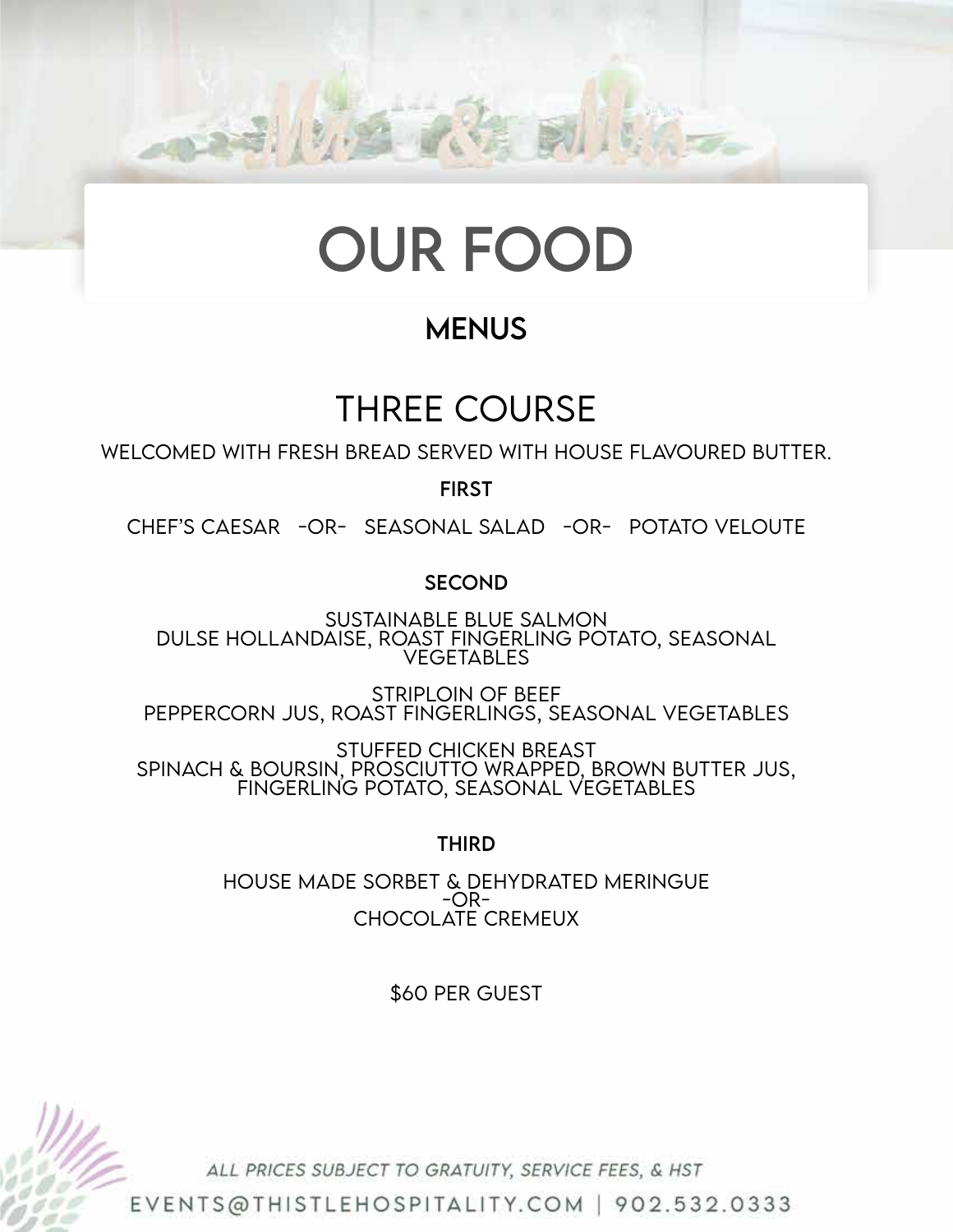

## **MENUS**

## FOUR COURSE

WELCOMED WiTH FRESH BREAD SERVED WiTH HOUSE FLAVOURED BUTTER.

FiRST

CHEF'S CAESAR -OR- SEASONAL SALAD -OR- POTATO VELOUTE

SECOND

SUSTAiNABLE BLUE SALMON DULSE HOLLANDAiSE, ROAST FiNGERLiNG POTATO, SEASONAL VEGETABLES

STRiPLOiN OF BEEF PEPPERCORN JUS, ROAST FiNGERLiNGS, SEASONAL VEGETABLES

STUFFED CHiCKEN BREAST SPiNACH & BOURSiN, PROSCiUTTO WRAPPED, BROWN BUTTER JUS, FiN-GERLiNG POTATO, SEASONAL VEGETABLES

THiRD

HOUSE MADE SORBET & DEHYDRATED MERiNGUE

FOURTH

CHOCOLATE CREMEUX - OR- "APPLE PIE"

\$70 PER GUEST

ALL PRICES SUBJECT TO GRATUITY, SERVICE FEES, & HST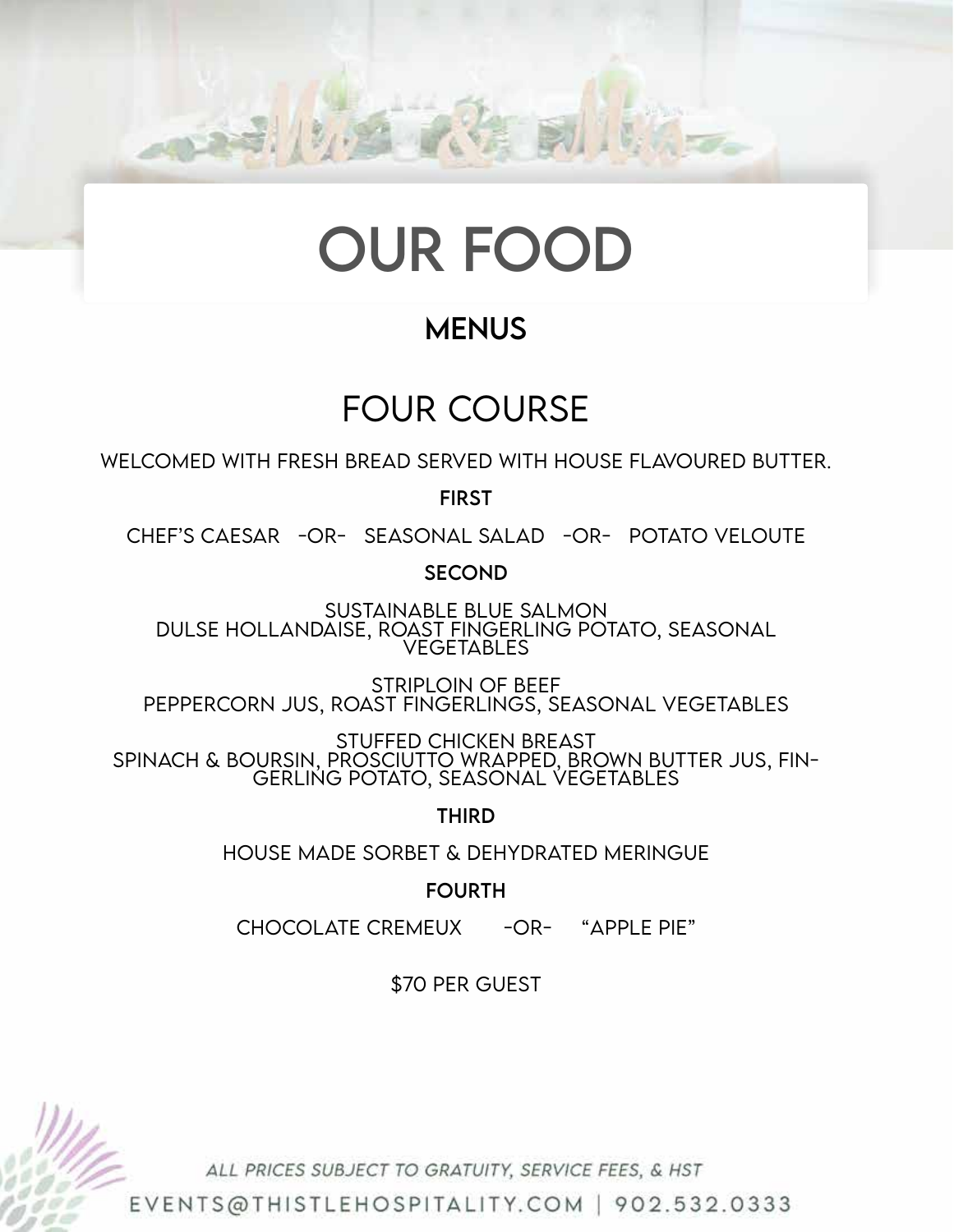

### **MENUS**

## FiVE COURSE

WELCOMED WiTH FRESH BREAD SERVED WiTH HOUSE FLAVOURED BUTTER.

FiRST

CHEF'S CAESAR -OR- SEASONAL SALAD -OR- POTATO VELOUTE

SECOND

 GRiLLED SQUiD TOGARASHi MAYONNAiSE, FRESH AND PiCKLED VEGETABLES, CiLANTRO

> LAMB BELLY RAViOLi CARROT, GOAT CHEESE, TOASTED BUCKWHEAT, CUMiN

> > CRiSPY CAULiFLOWER TRUFFLE HONEY, BLACK SESAME

> > > THiRD

SUSTAiNABLE BLUE SALMON

DULSE HOLLANDAISE, ROAST FINGERLING POTATO, SEASONAL VEGETABLES<br>STRIPLOIN OF BEEF STRIPLOIN OF BEEF<br>PEPPERCORN JUS, ROAST FINGERLINGS, SEASONAL VEGETABLES

STUFFED CHiCKEN BREAST SPiNACH & BOURSiN, PROSCiUTTO WRAPPED, BROWN BUTTER JUS, FiNGERLiNG POTATO, SEASONAL VEGETABLES

> FOURTH HOUSE MADE SORBET & DEHYDRATED MERiNGUE

FiFTH CHOCOLATE CREMEUX - OR- "APPLE PIE"

PETIT FOUR

HANDMADE CHOCOLATE TRUFFLES, FUDGE & MACARONS

\$82 PER GUEST

ALL PRICES SUBJECT TO GRATUITY, SERVICE FEES, & HST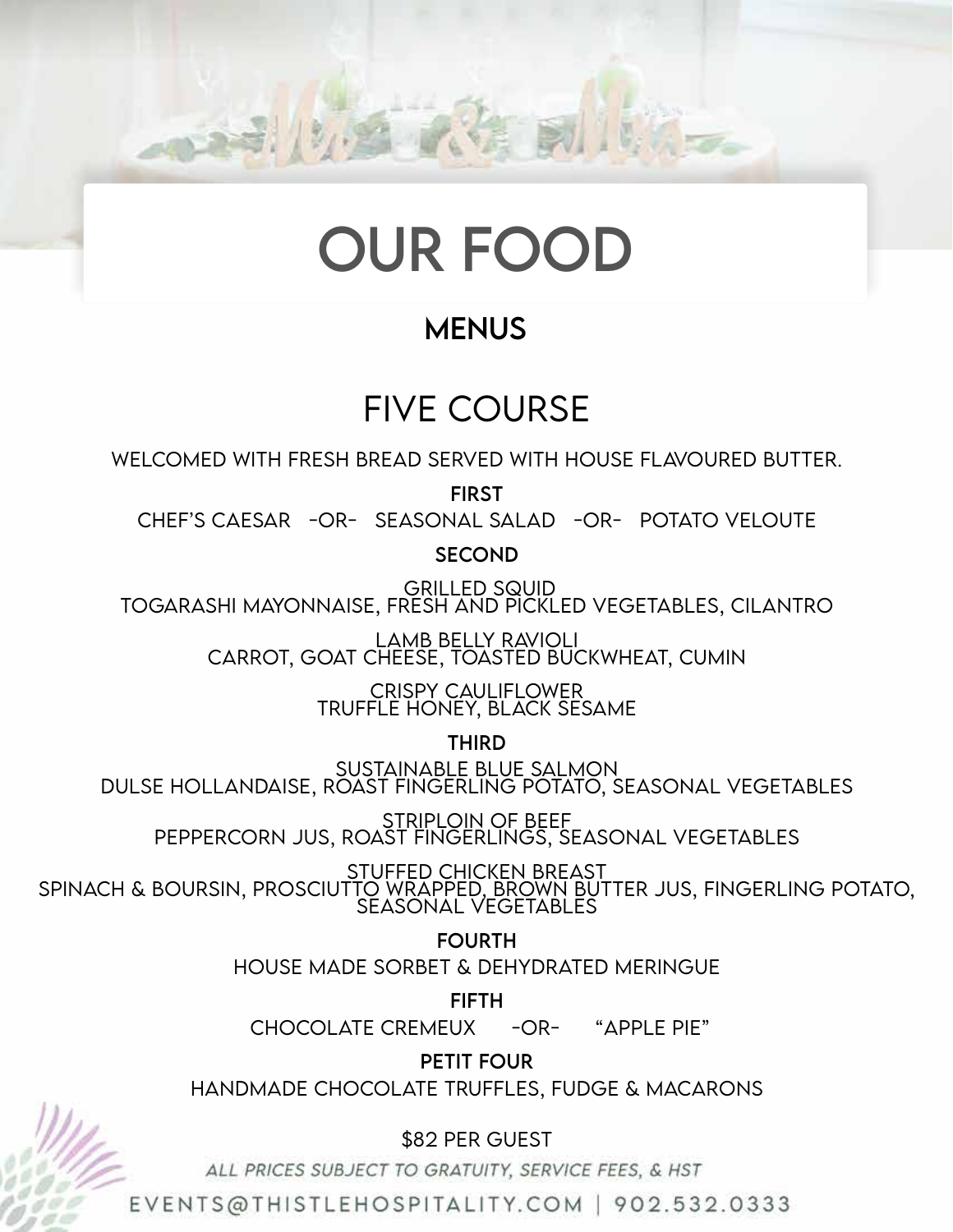

### FOOD STATiONS

LATE NiGHT LUNCH

PANiNi SANDWiCHES | \$5 PER GUEST POUTiNE | \$5 PER GUEST FLATBREADS | \$7 PER GUEST SLiDERS | \$5 PER GUEST

SWEET TABLE

SELECT 3 - \$13 PER GUEST SELECT 5 - \$16 PER GUEST



#### **CAKES**

CAKE PRiCiNG VARiES DEPENDENT ON SiZE, FLAVOUR, AND DESiGN.



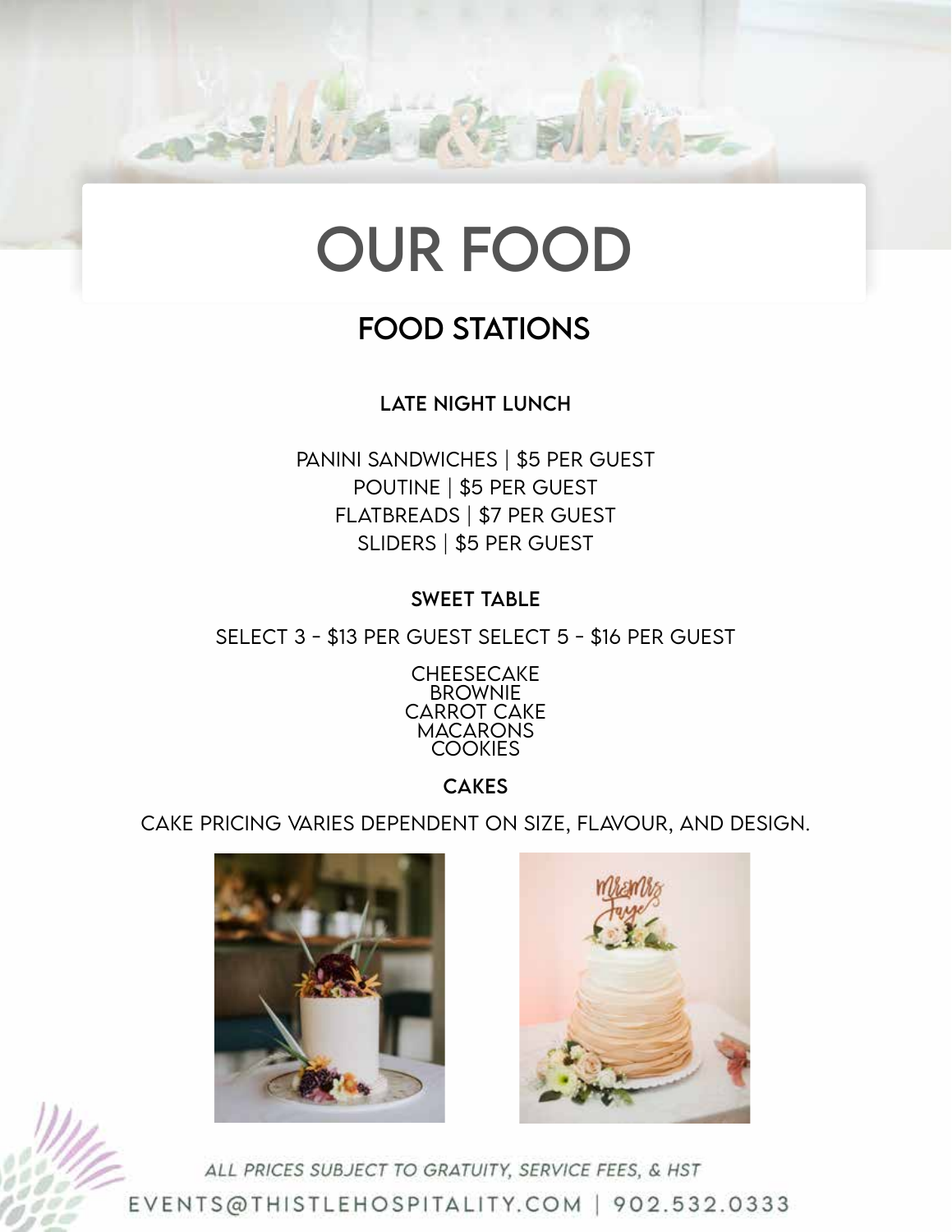

### BAR PACKAGES

COCKTAiL HOUR WORK PERSONALLY WiTH OUR HEAD BARTENDER TO CREATE TWO PREMiUM CUSTOM COCKTAiLS. \$12 PER GUEST PER HOUR (20-GUEST MiNiMUM)

THE HiLLSDALE

 \$10 PER GUEST PER HOUR INCLUDES WELL SPiRiTS (RYE, VODKA, RUM, GiN), LOCAL CRAFT BEER ON TAP, AND DOMESTiC BOTTLES. ALL SODA, JUiCES, AND GARNiSHES iNCLUDED. (20-GUEST 3-HOUR MiNiMUM)

THE KENNEDY \$14 PER GUEST PER HOUR INCLUDES WELL SPiRiTS (RYE, VODKA, RUM, GiN), LOCAL CRAFT BEER ON TAP, DOMESTiC BOTTLES, AND A LOCAL RED AND WHiTE WiNE. (20-GUEST 3-HOUR MiNiMUM)

THE ESSLiNGER

\$1200 - INCLUDES 1 CASE OF WiNE, 1 20 LiTER KEG OF LAGER, AND WELL SPiRiTS (RYE, VODKA, RUM, GiN). ALL SODA, JUiCES, AND GARNiSHES iNCLUDED.